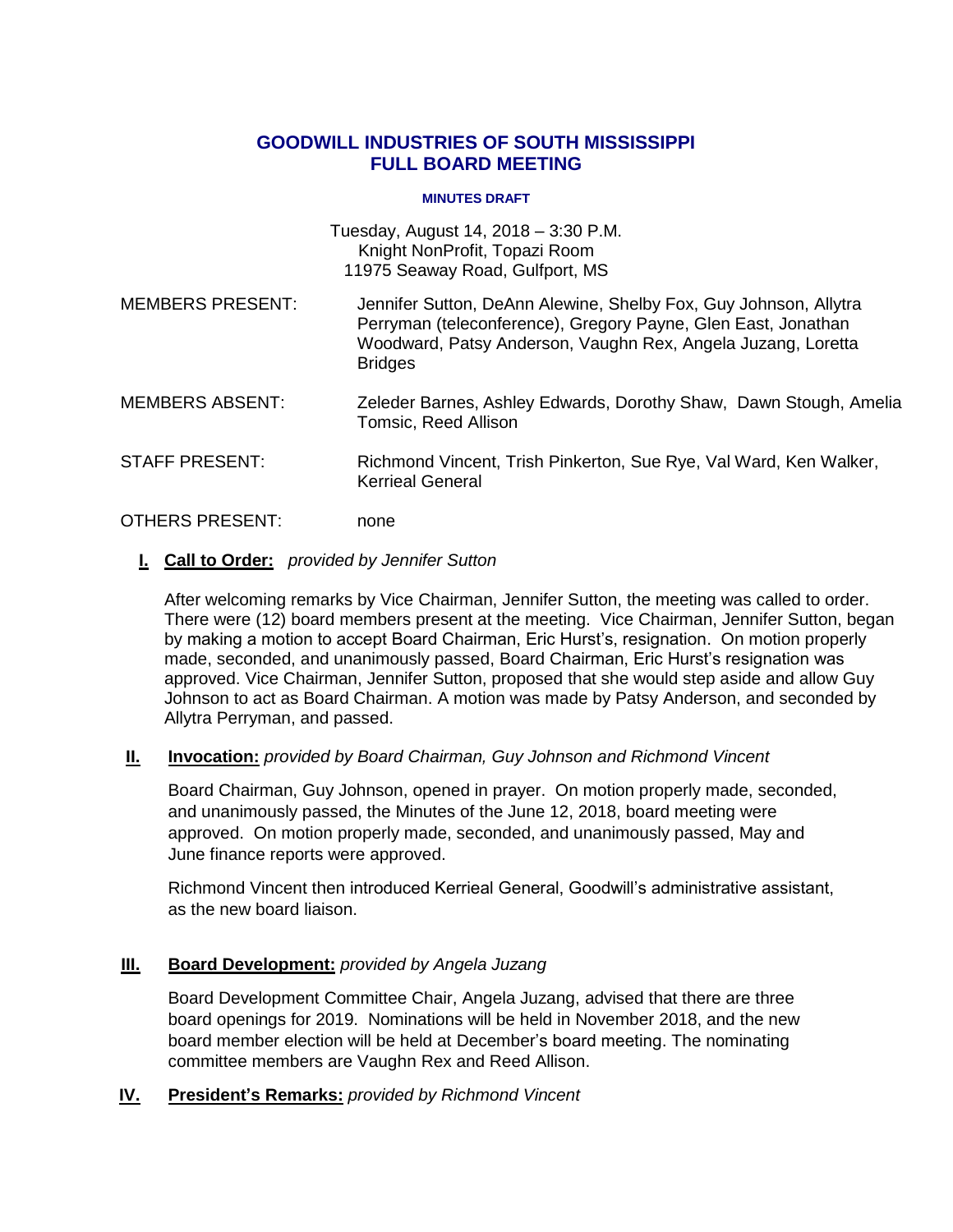Richmond Vincent announced the strategy to maximize the impact of the Round Up Campaign. Vaughn Rex and Greg Payne will lead a public relations campaign. Richmond Vincent proposed two new store locations for mid to late 2019. He would like to move the Ocean Springs and D'Iberville stores to better locations. The Ocean Springs new location will house a career center, salvage center, a retail store, and a clearance center. On the approved terms of the new Ocean Springs store to include a career center, salvage, retail, and clearance center, nor should the renovation budget exceed \$250,000. A motion was made by Shelby Fox, seconded by DeAnne Alewine, and passed. On the approved terms of the new D'Iberville store to be located near the promenade and the budget should not exceed \$15,000. A motion was made by Shelby Fox, seconded by DeAnne Alewine, and passed.

# *V.* **Adjourn:** *provided by Board Chairman, Guy Johnson*

Board Chair, Guy Johnson, asked if there was any additional discussion at this time. Hearing none, a motion to adjourn the meeting was made, seconded, and unanimously passed. Meeting was adjourned.

Respectfully submitted,

DeAnn Alewine Board Secretary Goodwill Industries of South Mississippi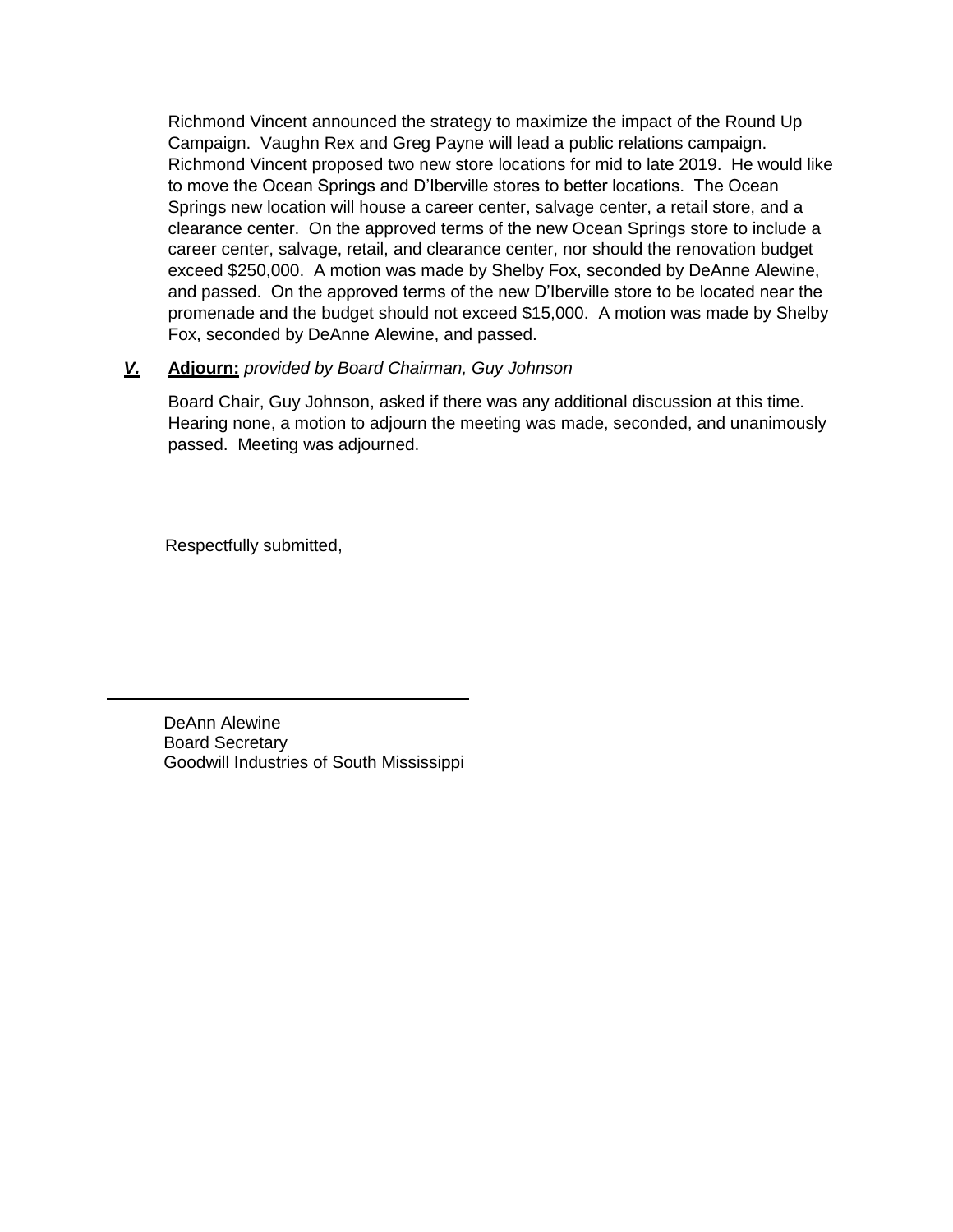## **GOODWORKS FULL BOARD MEETING**

#### **MINUTES DRAFT**

## Tuesday, August 14, 2018 – 4:49 P.M. Knight NonProfit, Topazi Room 11975 Seaway Road, Gulfport, MS

- MEMBERS PRESENT: Jennifer Sutton, DeAnn Alewine, Shelby Fox, Guy Johnson, Allytra Perryman (teleconference), Gregory Payne, Glen East, Jonathan Woodward, Patsy Anderson, Vaughn Rex, Angela Juzang, Loretta **Bridges**
- MEMBERS ABSENT: Zeleder Barnes, Ashley Edwards, Dorothy Shaw, Dawn Stough, Amelia Tomsic, Reed Allison
- STAFF PRESENT: Richmond Vincent, Trish Pinkerton, Sue Rye, Val Ward, Ken Walker, Kerrieal General

#### OTHERS PRESENT: none

## **I. I Call to Order:** *provided by Jennifer Sutton*

After welcoming remarks by Vice Chairman, Jennifer Sutton, the meeting was called to order. There were (12) board members present at the meeting. Vice Chairman, Jennifer Sutton, began by making a motion to accept Board Chairman, Eric Hurst's, resignation. On motion properly made, seconded, and unanimously passed, Board Chairman, Eric Hurst's resignation was approved. Vice Chairman, Jennifer Sutton, proposed that she would step aside and allow Guy Johnson to act as Board Chairman. A motion was made by Patsy Anderson, and seconded by Allytra Perryman, and passed.

**II. Invocation:** *provided by Guy Johnson and Richmond Vincent*

Board Chairman, Guy Johnson, opened in prayer. On motion properly made, seconded, and unanimously passed, the Minutes of the June 12, 2018, board meeting were approved. On motion properly made, seconded, and unanimously passed, May and June finance reports were approved.

Richmond Vincent then introduced Kerrieal General, Goodwill's administrative assistant, as the new board liaison.

## **III. Board Development:**

Board Development Committee Chair, Angela Juzang, advised that there are three board openings for 2019. Nominations will be held in November 2018, and the new board member election will be held at December's board meeting. The nominating committee members are Vaughn Rex and Reed Allison.

#### **IV. Financials**